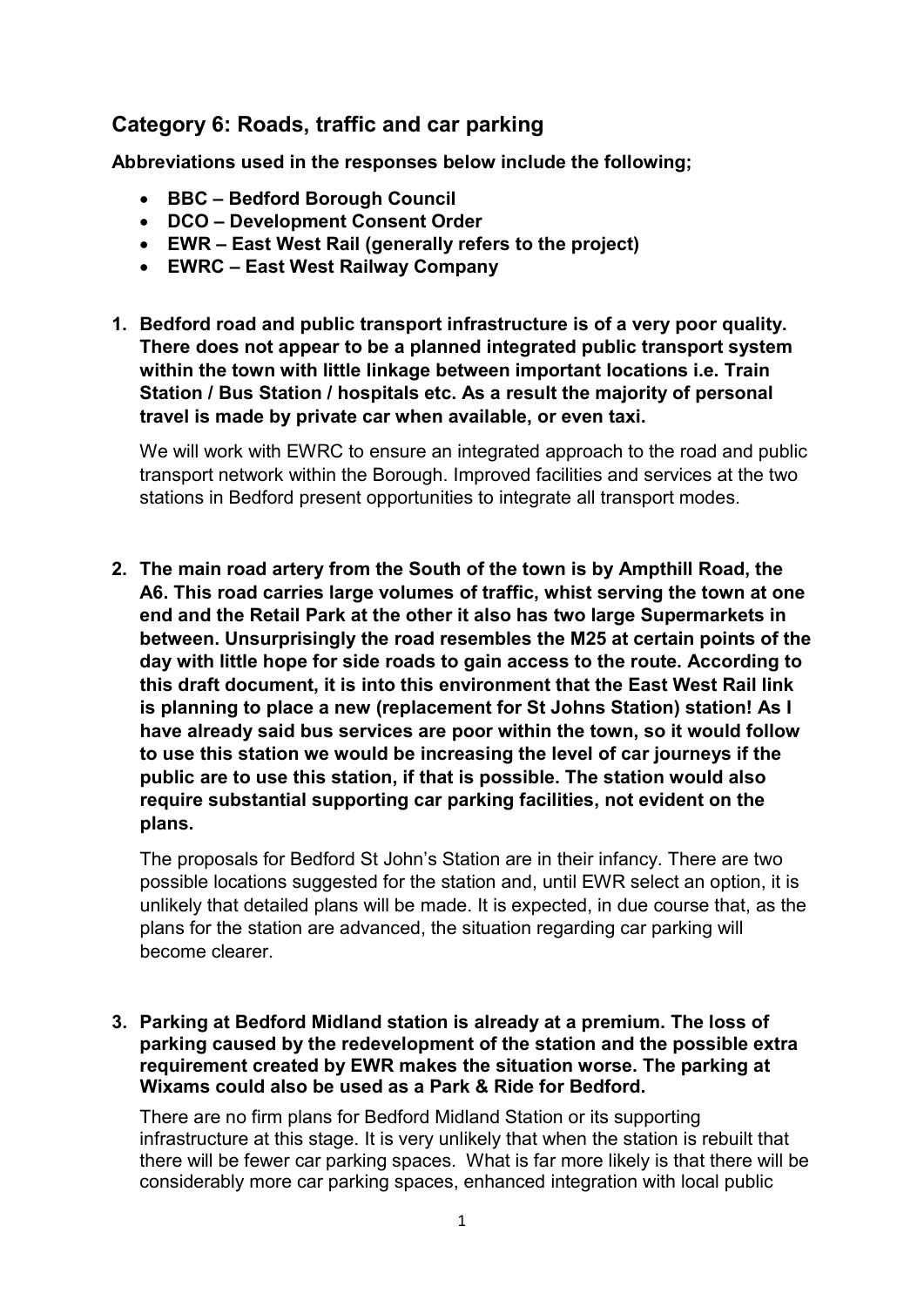transport systems, improved public open space and better facilities in respect to cycle storage. The advent of Wixams station may well alleviate some of the Bedford Mainline Station bound road traffic.

## 4. What impact analysis for traffic flow has been completed for the increase in heavy goods traffic construction for the train line in Bedford? Where is this published?

 Until such time as EWRC's plans are more refined it is not possible to model construction traffic flows. When more is known about the precise alignment of the route, the precise location, and scale of infrastructure, and the timings of work it will be feasible to understand the potential impact on local roads. At this stage we will work with EWRC and press for the involvement of local residents in the development of a construction traffic plan.

## 5. EWR have no local knowledge?

 One comment in the Technical report published recently suggested that Ford End Road bridge may not be viable to be rebuilt and that alternative routes may have to be found for traffic?? Anyone from Bedford would know that what they have just said is the most ridiculous suggestion. It would cause traffic carnage forever. However, Councillor Headley of BBC confirmed that no traffic survey/impact study has been carried out of either short term disruption from construction OR longer term if it does indeed attract more passengers.All of these "new" passengers who drive into the town centre could of course circumvent the town centre and jump on a train from an edge of town location with ample space for parking. (Did I mention parking is a nightmare at Bedford Station? After 7.15am there are zero parking spaces available)

 We understand that EWRC's comment regarding Ford End Road Bridge relates to its possible replacement and not its total removal. What is clear from the Technical Report is that there is a range of options for the future station and the best use of land around the station. These options have yet to be developed and only then will there be clarity on the relative costs and benefits of those options. Ford End Road Bridge may well be a factor. The key point is that if there are to be works carried on in respect to this bridge there will need to be a temporary replacement to ensure that traffic can still flow.

 Until such time as EWRC's plans are more refined, it is not possible to model construction and other traffic flows. When more is known about the precise alignment of the route, the precise location, and scale of infrastructure, and the timings of work, it will be feasible to understand the potential impact on local roads. At this stage we will work with EWRC and press for the involvement of local residents in the development of a construction traffic management plan.

 6. There are lots of issues about which route and why they are being proposed. Lots of comments about the countryside being ripped up and ruined. This will lead to more infill housing, more vehicle traffic on already inadequate roads (Bedford western 'bypass 'is a joke). Houses being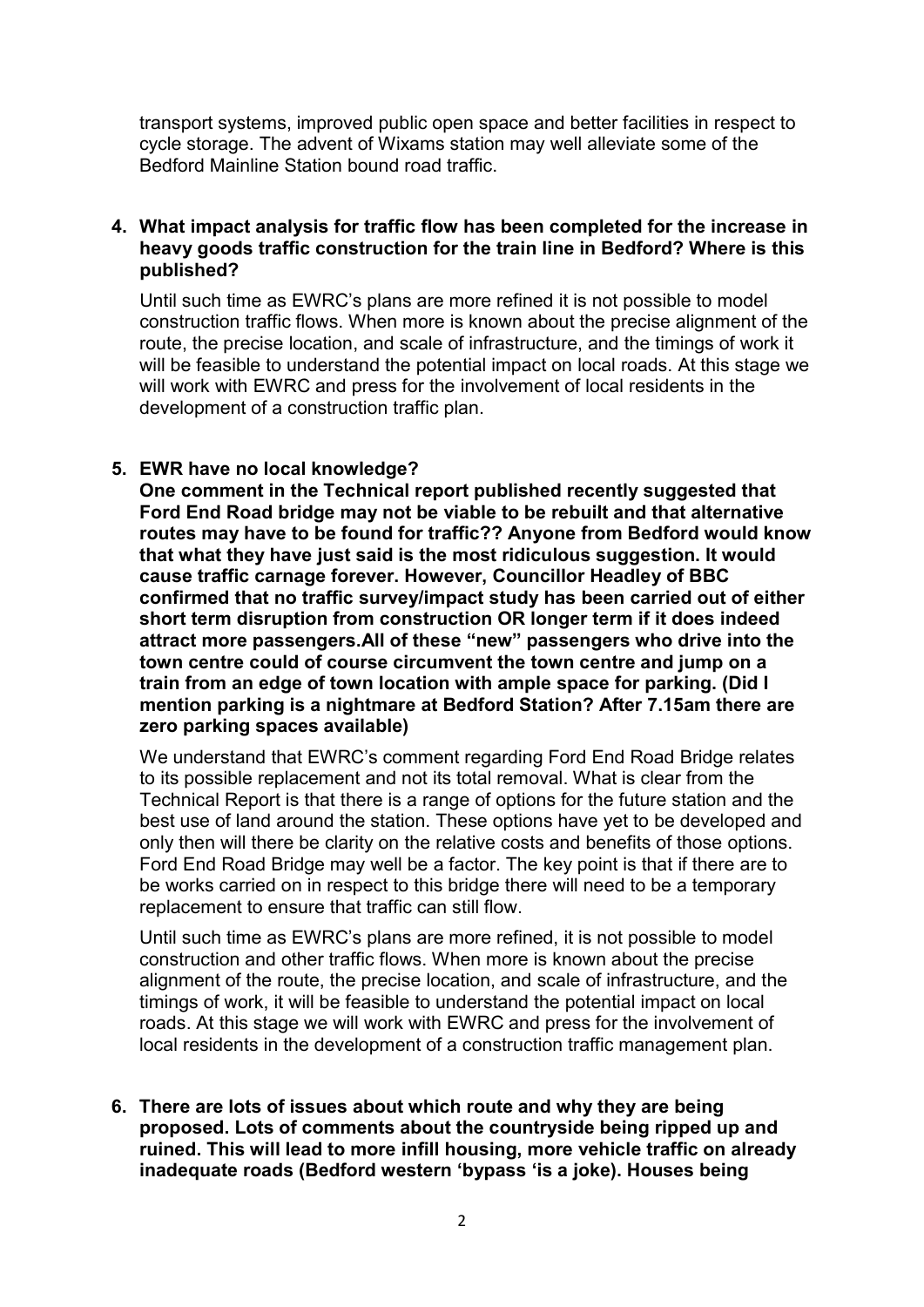demolished, homes being blighted by being close to but not close enough for compensation. If this proposed East to West rail link is so important and so valuable for businesses and communities, do it properly, do it well, with forward thinking. The Southern Bedford bypass solved a problem but also created more by throwing extra traffic onto the Black Cat roundabout that could not and has not coped. Sixteen years later we are still waiting when everyone (drivers especially) knew it would be a problem from day one. Is this East/West rail proposal going to be an equally poor example of lack of forward thinking?

 Major infrastructure such as new roads and railways takes many years to plan and deliver. Current timescales for the opening of the A428 Black Cat to Caxton Gibbet improvements is 2025/26, and EWRC is suggesting that trains will be running between Oxford and Cambridge by 2030. This is all subject to Government funding being made available.

 Any major infrastructure project has to go through the Environmental Impact Assessment process in accordance with UK legislation, and EWRC will publish and EIA to support the Development Control Order (similar to a planning application).

 The cost and complexity of this project would suggest that EWRC and the Government are confident in its ability to bring benefits along the whole route, and specifically to Bedford.

## 7. Are there any quantified predictions, assumptions or targets about how much traffic will be removed from the roads when the EWR service is up and running and consequently what reduction in emissions is expected.

 EWRC may have made such assumptions within its business case, but we have not seen those assumptions. Any assumptions that might have been made to date are likely to consider the route as a whole, rather than the localised impact in any one town. EWRC is obliged to carry out an Environmental Impact Assessment in accordance with UK legislation to support the Development Consent Order, and this will consider the impact on traffic and transport.

# 8. Considering Bedford Town Centre is dying, the town is gridlocked whenever a road is closed for work to be done. How is the Council going to keep the traffic moving once they close Bromham Bridge and other roads again?

 Managing traffic flow during the construction works is bound to be challenging and will require a very carefully considered plan, which takes into account the necessity to provide access to and through the town. It is not possible to predict how this plan might work, because we have no idea of the proposed sequencing or length of impact on any of the infrastructure. We will work closely with EWRC, as its plans develop, to ensure that traffic management within the town is high on their agenda. At this stage we will work with EWRC and press for the involvement of local residents in the development of a construction traffic management plan.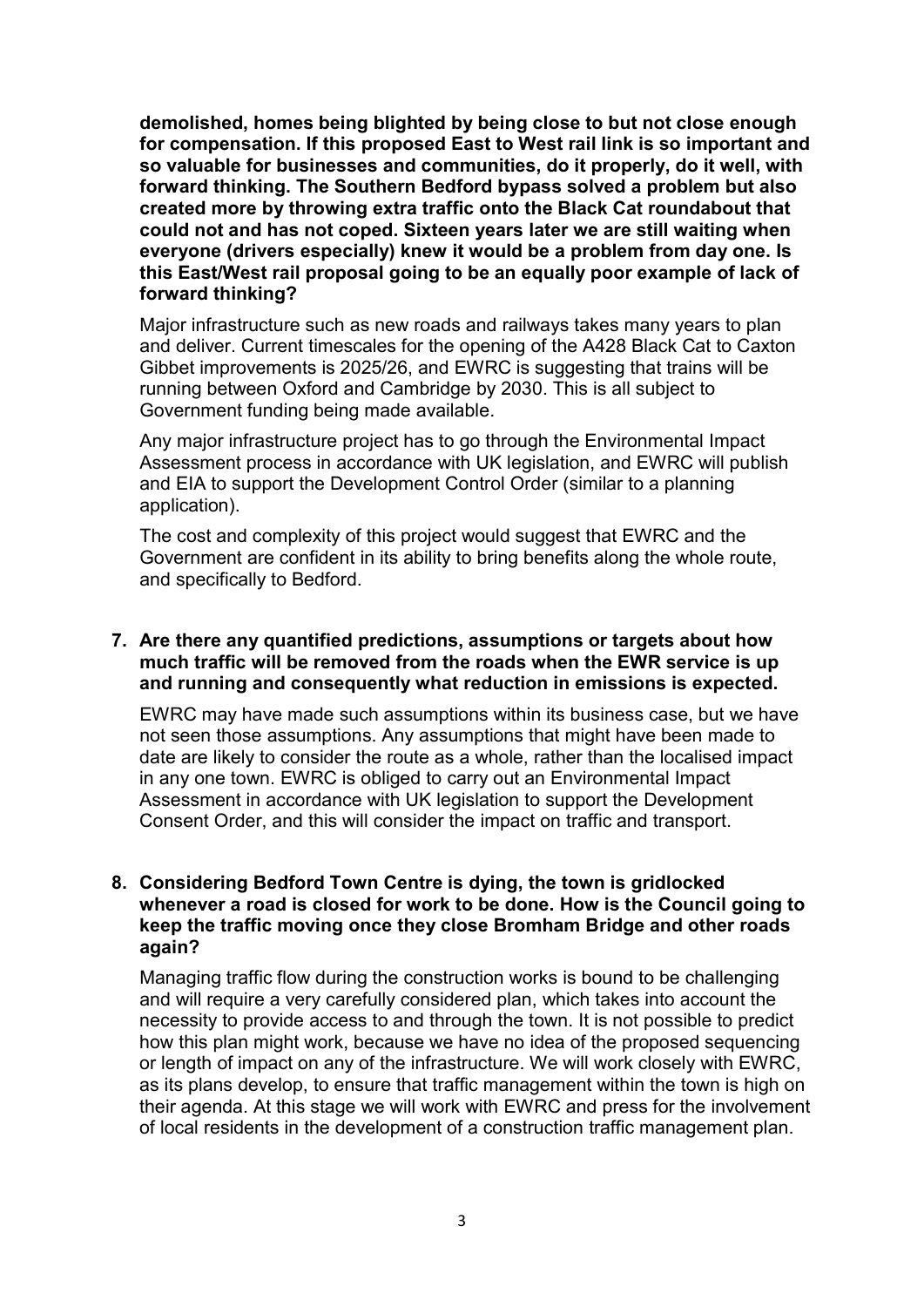9. Little consideration for road traffic/parking, we understand Bedford Borough Council is funding the development of the Bedford Station site and multi storey parking... but the approach roads are already extremely busy in the morning, even during lockdown. We also hear there is an issue with Ford End Road bridge and it could be closed/removed. Clearly the person who suggested this does not live in Bedford or understands the wider traffic issues on that side of town

 We understand that EWRC's comment regarding Ford End Road Bridge relates to its possible replacement and not its total removal. If works are required on this bridge, a temporary replacement will be needed to ensure that traffic can still flow.

 BBC is not funding the replacement of the station or the provision of station car parking. We have submitted a bid to central government asking for £6.25M to be allocated to the provision of a top-quality public square outside the new station. We now know that around 90% of funding has been approved; this will be additional funding and not at the expense of any normal expenditure.

 10.Parking could be better managed e.g. move the Bedford park and ride to the site - Bedford residents could drive to the station and change trains from Bedford at Wixams. Much of the land in the Wixams area is former industrial/MOD property so again the environmental impact is minimal. Also being near to the A6 and A421 commuters in the villages south of Bedford would not need to drive into Bedford station.

 The new station at Wixams has a role in providing connectivity for the residents of Wixams to London and Bedford. This station will also provide an interchange capability which will give some customers an alternative to Bedford Midland Station. In such cases, the migration of customers to Wixams Station will relieve some of the current pressure on roads to, and facilities at, Bedford Midland Station.

# 11.The massive viaduct by Clapham will be an eyesore. Also, on an EWR web meeting they indicated a viaduct will be required by Graze Hill, how true is that?

 As EWRC has not decided on the final alignment of the route, the precise location of railway infrastructure, such as cuttings, embankments and viaducts, remains unclear. Thus, we are unable to comment as to whether a viaduct will be required at Graze Hill. However, we are concerned about the impact of the proposed viaduct at Clapham, and in our consultation response we have suggested an alternative, which may lessen the environmental impact of EWRC's current proposal. If EWRC amends the plans as a result of the feedback received from BBC and others, this may result in an alteration of route alignment and the location and scale of infrastructure requirements.

# 12.As a Council, you were unable to answer the questions around the congestion to the road network around Bedford Midland or near Clapham. This has to be paramount in being a deciding factor. The impact of works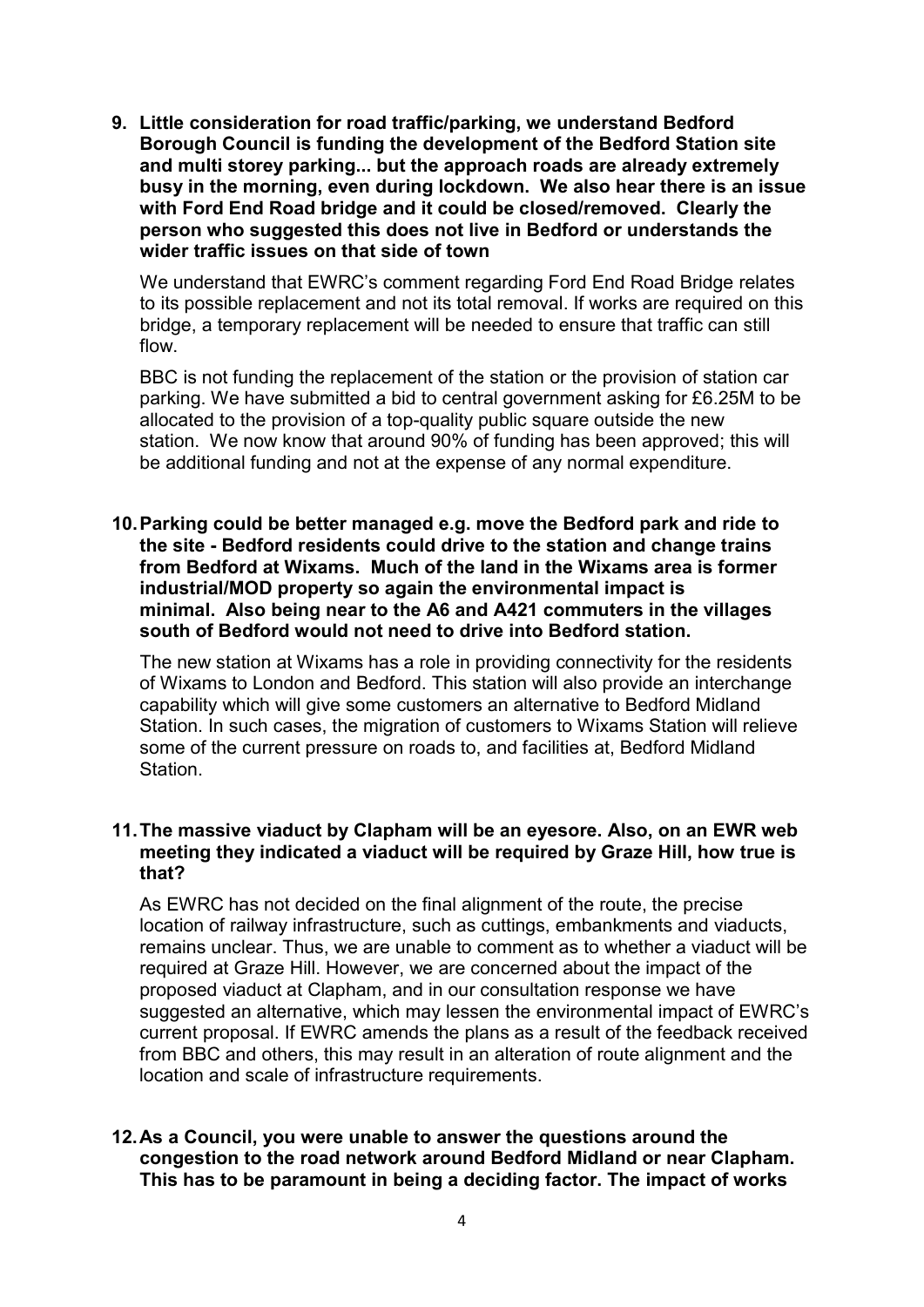# when Bromham bridge closed, the road works to Manton Lane, has been a nightmare and still is, around the badly designed roundabout by Brewpoint. What investigations are taking place to road congestion to Route E vs a southern route?

 EWRC, supported by the Government, has selected Route E as the route corridor for this scheme, making the decision after assessing a number of criteria. At this point in the process, there is not enough available information to understand the full impact of the options within Route E on local traffic and junctions. EWRC will have to set out this information as the scheme progresses through the Development Consent Order process. BBC will press EWRC for clear and transparent information on the local impacts and encouraging engagement with the local community.

# 13.How many roads will be permanently cut off as a result of the route, and what will you be doing to support residents who are effected?

 It is not clear yet whether EWRC intends that any routes should be permanently closed. We are not aware of any roads being stopped up and we will press for all current roads and accesses to remain open. During construction, we will press EWRC to liaise with the local community and to deliver clear communications.

# 14.BBC objected to the proposed Rushmoor School development mainly on the grounds of increased traffic problems. How can you then support the inevitable increase in traffic congestion, especially near the Sainsburys/Aldi roundabouts, that would result from the additional traffic generated by the EWR trains stopping at Bedford Midland Station rather than a new Southern Station?

 EWRC, supported by the Government has selected Route E as the route corridor for this scheme. BBC supports EWR coming through Bedford because of the transformational impact the new station and new rail services will have on the local economy, and the new opportunities which will become available for Bedford Borough residents. A new station at Bedford Midland will enable different transport modes to be provided in an integrated manner, and we are working with EWRC to ensure that this is delivered as part of the improvements.

 All major infrastructure projects have impacts which vary according to local geographies and circumstances, and BBC is aware that managing congestion is high on the project delivery list.

# 15.The Sainsbury's roundabout near Aldi and going into Clapham. Just now at rush hour the traffic backs up was beyond Towers but when construction starts - it feels as though Clapham won't be an attractive place to live. Route Clapham residents to Paula Radcliffe Way and into Bedford. That's just as bad. What is your solution?

 As part of the DCO, EWRC has to provide an Environmental Impact Assessment in accordance with UK legislation. This will examine the impact of a number of variables such as the impact on traffic and transport during construction and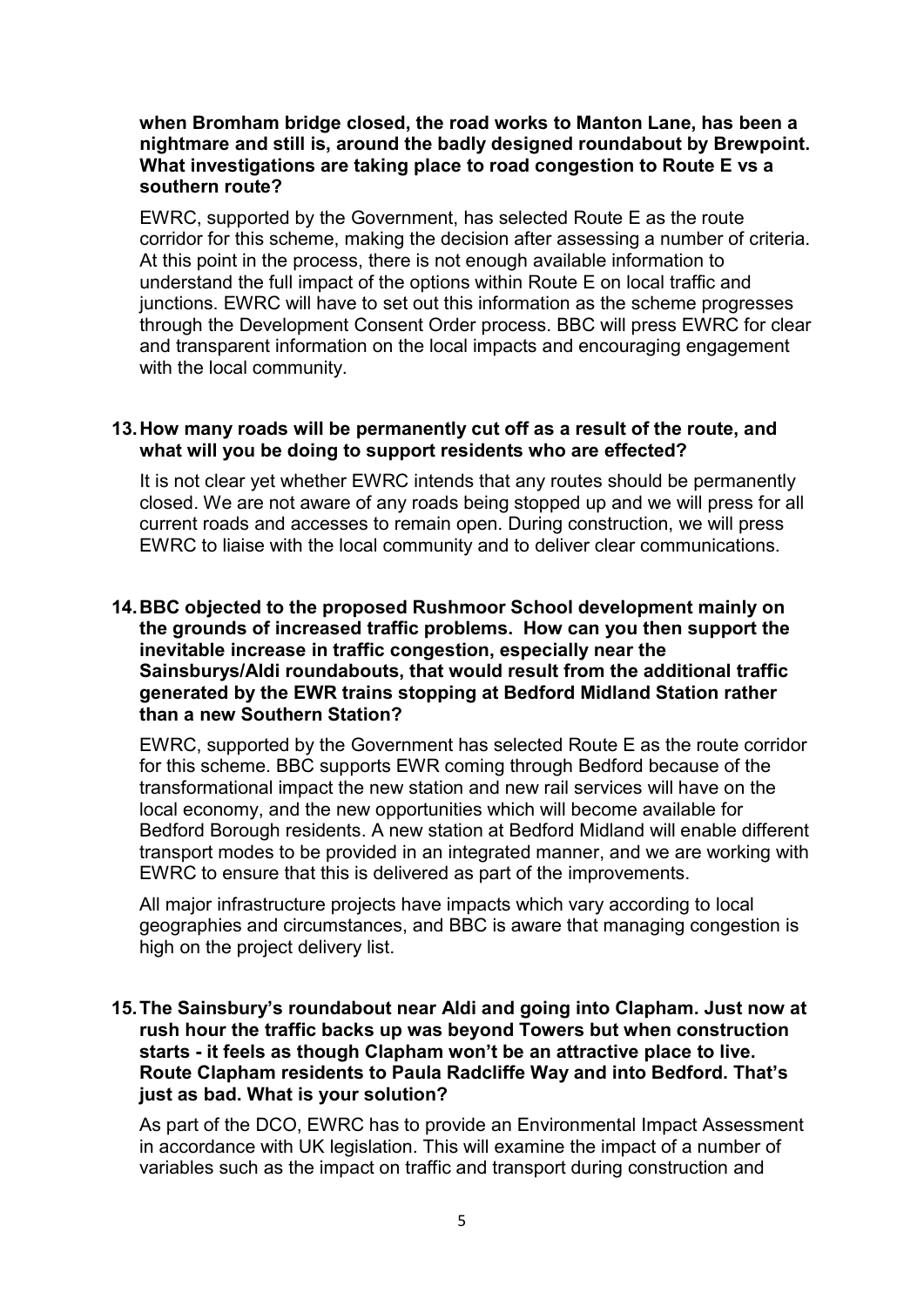operation on local roads and at key junctions. BBC will continue to work with EWRC to deliver the optimum solutions for all residents, and will encourage EWRC to undertake extensive local stakeholder engagement.

# 16.Why does Bedford Borough insist that the northern route would benefit future house building under their local plan for the northern fringes when there are no stations planned for that area and all footfall and traffic will have to come into an already congested Bedford and Midland Road area?

 The Council does not insist that Route E will lead to house building. If a new station was to be built on this line, then it is likely that it would be a focus for growth; but this was put forward as an option, not a requirement. The opportunities for redevelopment around St Johns and Bedford Midland Stations and will help to deliver new, sustainable housing within the town centre. Improved access to the stations for buses, cycles and pedestrians will be provided which will help to offset the impact of increased demand from outside the town – as will the creation of a new southern "parkway" station at Stewartby Hardwick. In addition, the number of parking spaces around the stations will be increased to help residents and visitors alike.

## 17.Increased passenger numbers at Bedford station will deliver increased traffic on the roads heading to and from the station notably at rush hour. This area of town is already heavily congested at peak times despite the building of the new by pass. The infrastructure simply will not cope.

 As part of the DCO, EWRC has to provide an Environmental Impact Assessment in accordance with UK legislation. This will examine the impact of a number of variables such as the impact on traffic and transport during construction and operation on local roads and at key junctions. BBC will continue to work with EWRC to deliver the optimum solutions for all residents, and will encourage EWRC to undertake extensive local stakeholder engagement.

# 18.Why are Bedford Borough intent on damaging the health of local people by insisting on bringing the EWR route through the centre of Bedford because of the increase in pollution, traffic congestion and the total lack of present and planned road infrastructure?

 Constructing the East West Railway will enable thousands of current vehicle movements to be taken off the road and transferred to more environmentally friendly rail. Additionally, the construction of new stations at Stewartby Hardwick and the Wixams is likely to reduce the need for passengers from the south and west of Bedford to drive into Midland station to access their trains.

## 19.How can the change in expenditure on the alignments be explained between the change in route choices?

 BBC responded to the 2019 Consultation Document by advancing a proposal that the EWR route should come through Bedford. We have no particular insight as to the relative costs between the original routes, or the current range of possible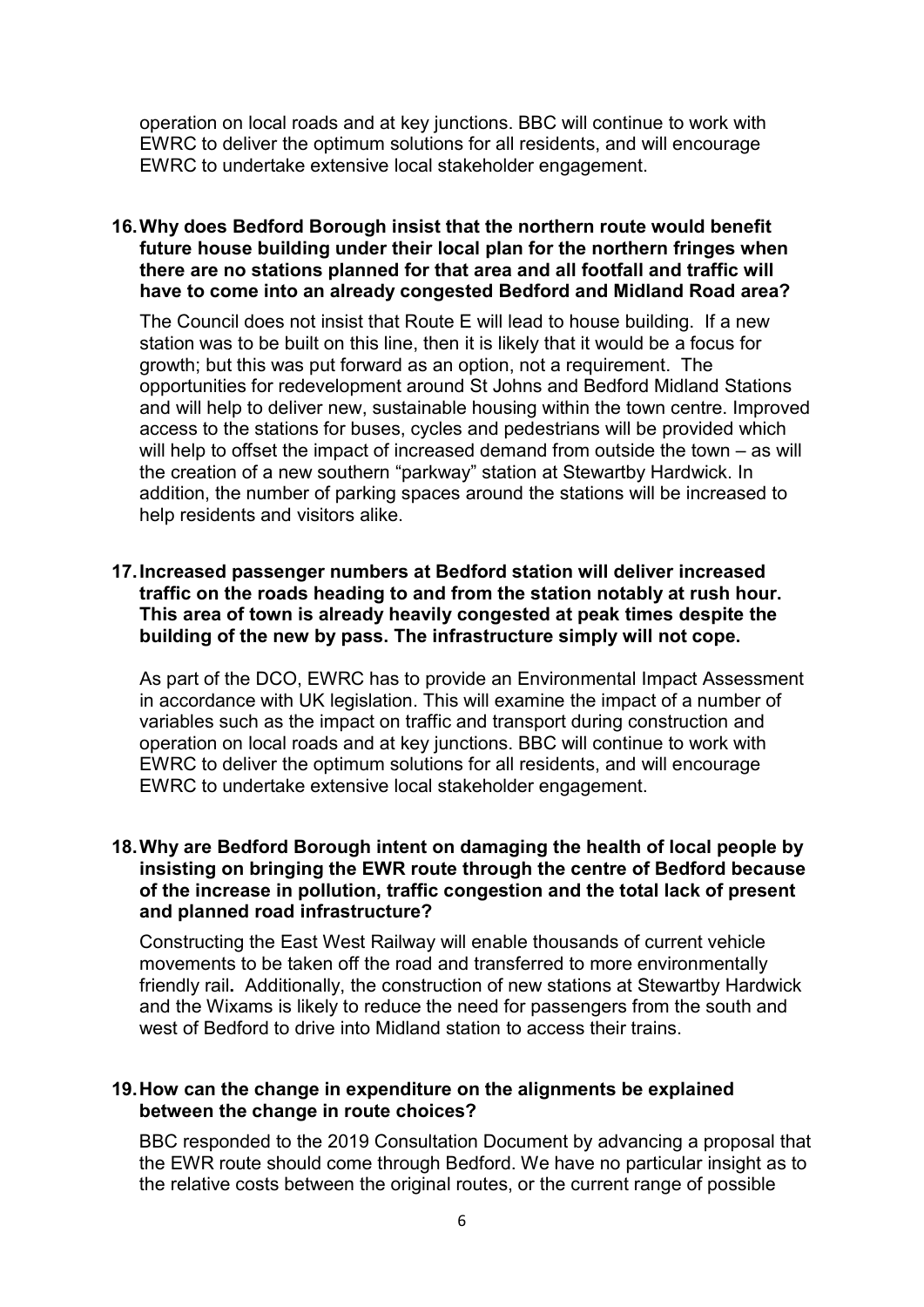route alignments. Our knowledge is limited to what is published in the EWR documents.

# 20.How can the already congested town centre roads and station parking cope with the increased demand brought by the new railway?

 The model used to calculate the demand for new railways considers the impact of new journey opportunities. In this case, the new opportunity for residents living in Bedford to travel to Oxford and Cambridge and intermediate points along the line. Using a complex set of algorithms, a calculation is made to estimate the change in propensity to travel, as a result of the scheme. To some degree, the model assumes a change in the behaviours of existing residents. Existing residents may be able to access work, for example, in Cambridge, or undertake a leisure visit. Many of the existing residents will be within walking or cycling distance of the station, or have access to local public transport. The growth in demand may not result in a proportionate increase in congestion.

 Detailed work on the future Bedford Midland Station is still to be undertaken. The design will include an interchange with public transport and it is likely that it will also include considerably more car parking spaces.

 Wixams station will provide an alternative access to the rail network, which may offset any increase in demand from more distant stations. This may also be the case for other new stations, such as Stewartby / Kempston Hardwick.

# 21.How then can development plans for Bedford that are not practical, due to space and congestion, be used to justify the destruction of rural areas for both residents and wildlife?

 The integrated vision for the station and its hinterland is still to be developed. We hope that in the fullness of time it will be shown that the plans are not only practical and deliverable, but that they help to make a substantial positive impact on the town. The development of the station is a tremendous economic opportunity for the town and one that comes about very rarely.

 The construction of the new line, through the north of the Borough will, inevitably, bring some inconvenience, disturbance and disruption. BBC will work with EWRC to ensure that plans are in place to minimise such inconvenience. We will also work tirelessly to ensure that, where possible, the environmental impact of the new infrastructure is minimised. We will also seek ways to enhance the environment where it is practical.

 We are determined to work with EWRC and with local residents to minimise the potential impact to residents, the countryside and wildlife. We acknowledge the concerns and apprehension that many residents have about the scheme. We believe that engagement with EWRC will prove fruitful and that that we will be able to allay some of the fears that people may have.

 As part of the ongoing development process, EWRC will undertake detailed environmental investigation in accordance with UK legislation, to identify protected species and other habitats and species of note, in order develop plans to mitigate the environmental impact of construction and operation of the railway.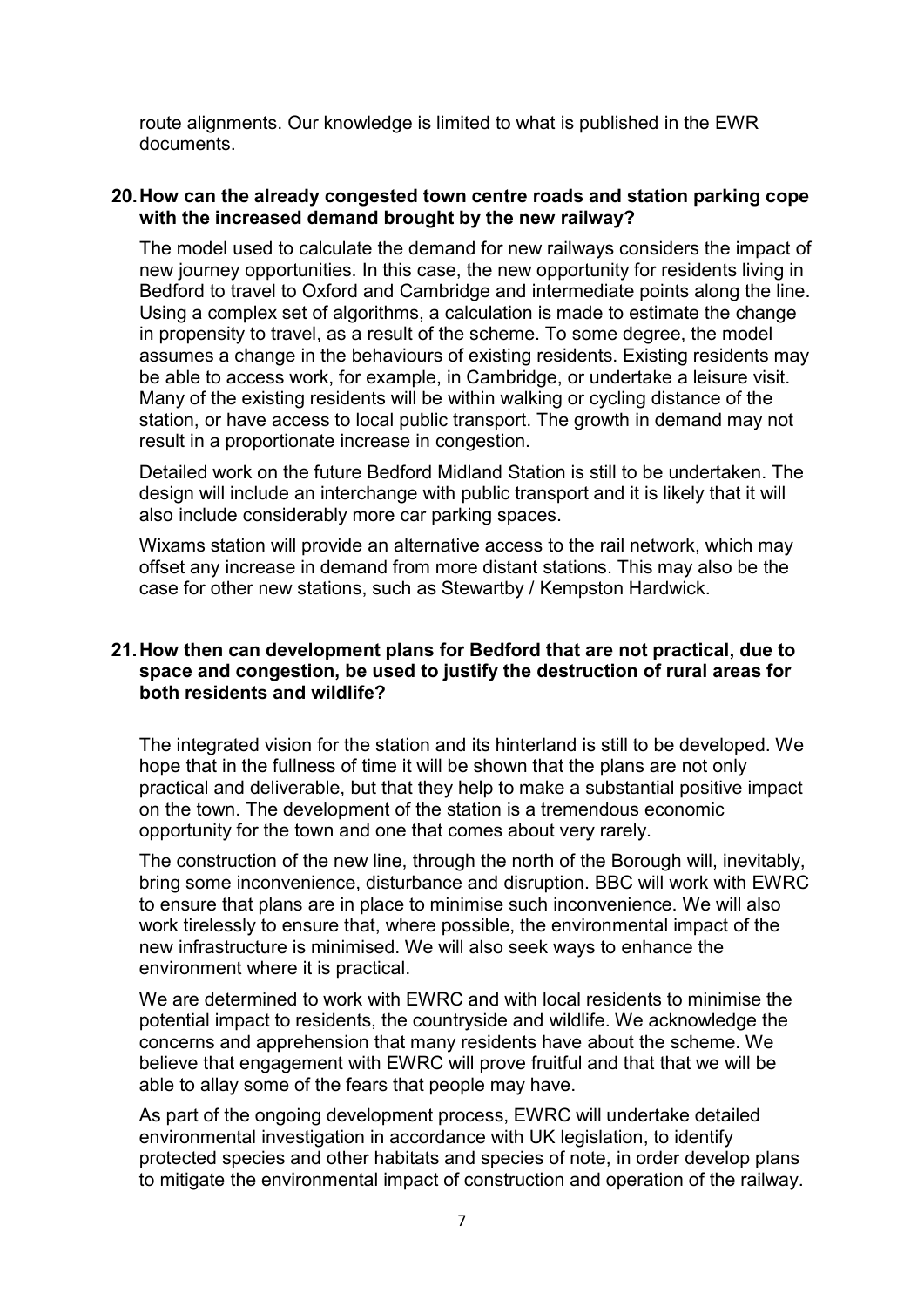BBC is encouraging EWRC to avoid historic woodland and other environmentally important sites. BBC also supports the use of nature friendly construction methods.

# 22.If Bedford St John's Station is relocated to Britannia Road, where the current hospital car park is, and a multi storey car park is built, as suggested, to make up for the lost parking spaces, who would be paying for this, Bedford Borough Council or East West Rail?

 EWRC will be paying for the station relocation, which should include an adequate provision for car parking.

# 23.How will the station at St Johns or nearby be accessed? The Ampthill road area is already very congested.

 St John's Station serves a purpose of providing local access to the railway network. It is envisaged that this role will continue when the station is relocated. In the future it seems likely that a large proportion of users will access the station by foot, bike or public transport. The precise means of access remains to be determined.

# 24.However, I feel there is an huge opportunity being missed in the consultation options as they stand for an out of town station. Wouldn't more stations be better in terms of enabling people to travel by train rather than driving in their cars to access the rail network?

 There is always a balance and a trade-off in respect to the optimum location of railway stations. Out of town stations certainly serve a function in providing access to the railway network without entering the town. A town centre location, though, offers connectivity to the residents of the town.

 The number of stations along a railway line is limited by cost (they are not cheap to build) but also because of the impact on the timetabling, scheduling and revenue of increasing the number of stations. Each additional station increases journey-time which makes rail travel less competitive than say car travel. Longer journey time reduces the amount of trains that any route can accommodate and also can have an impact on the amount of trains needed on a route, or the number of crew.

 There will be a number of new stations along the Marston Vale Line which may be able to provide the benefits of out-of-town connectivity to EWR. As a separate project, Wixams Station which is currently in the development stage, will provide a means to access trains between Bedford and London. A new Bedford Midland Station will provide the main access to the railway system for residents of and visitors to Bedford and the Borough.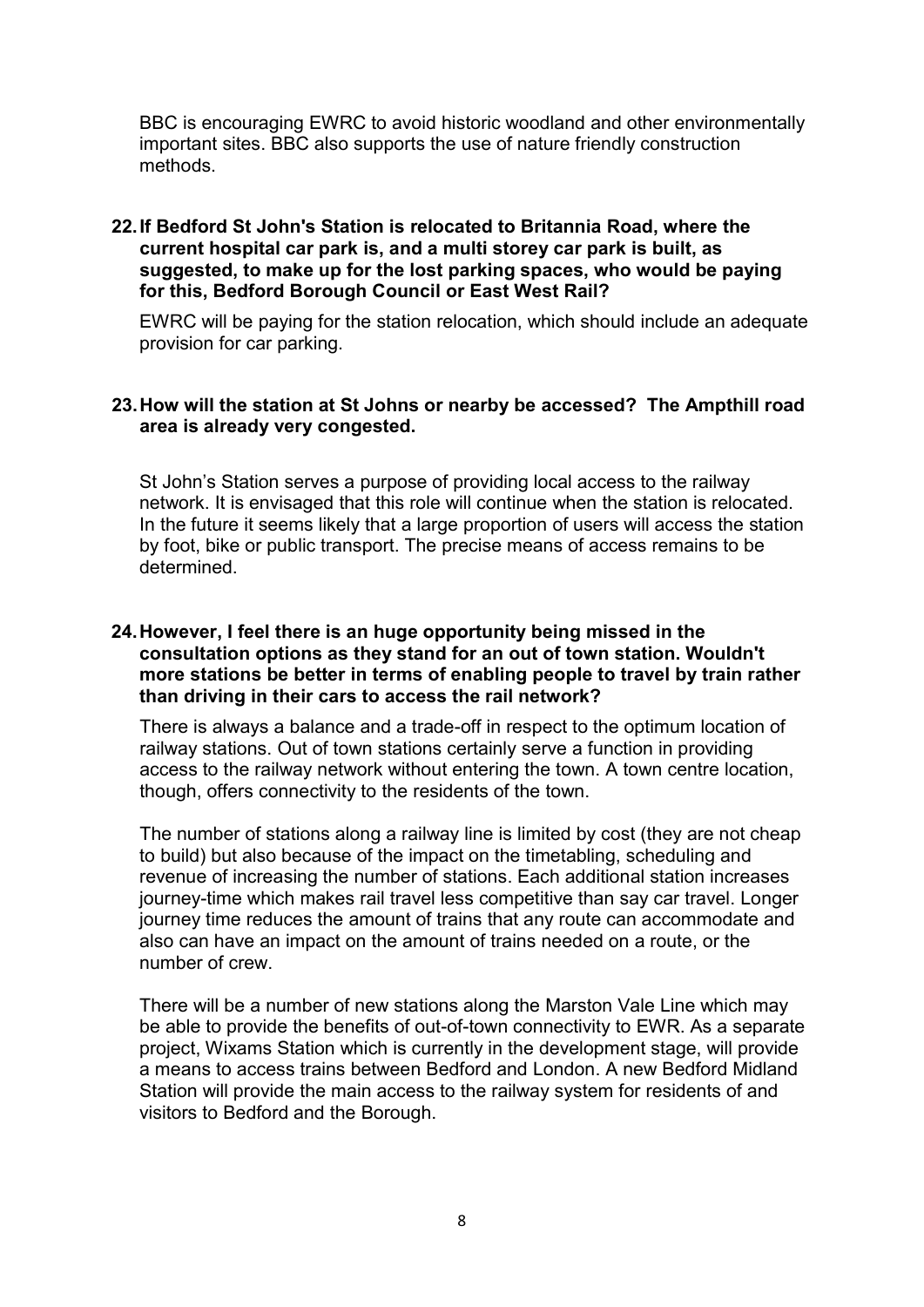25.I would like to know if the meeting on Wed 12 May will be open to the public; if so how do you join or view? The questions I would also like to ask however, are:-

# 1. Does Bedford Borough Council favour Bedford (Midland) Station regeneration in it's present site? Will it include a bus interchange as well as larger spaces for taxis and cycles?

 It is too early to have a view on the development of Bedford Midland Station. Its regeneration provides a tremendous opportunity for the town. The next stage should be that BBC works with EWRC and other parties, such as the train companies, to scope out the various options. Our view is that this station should, and will, be transformational for the town. To achieve these aspirations, it will need to include a bus interchange, better space for taxis, enhanced cycle storage space and more.

# 2. Does Bedford Borough Council favour Bedford St Johns to be closer to Bedford Hospital South Wing? (Both locations will presume the building of multi-story car parks in both locations)

 Yes, the Council is in favour of moving St John's Station closer to Bedford Hospital South Wing site.

# 3. What are the views of Bedford Borough Council for the north junction of EWR and Midland Lines; in other words would Great Ouse Way and Paula Radcliffe Way need to be rebuilt/re-located to make room for the EWR? What would be the visual impact of a railway (or new roads) viaduct have on the environs.

 We know that the development around Paula Radcliffe Way and Great Ouse Way is likely to be sensitive. We have a strong view that EWRC must keep these routes open, whilst it undertakes its works. We believe that it is possible to minimise the environmental, visual and traffic impact, by re-aligning the route and utilising an existing arch of Paula Radcliffe Way bridge. We will engage with EWRC to see whether they can design the route in accordance with our feedback.

# 4. What route would the EWR take to circulate around Bedford to regain the Easterly alignment towards Cambridge?

 The only information that we have is that which is included within the EWR Consultation Document. The line of the route is not clear. We have asked a number of questions concerning the alignment and the infrastructure requirements (cuttings, embankments, viaducts etc.). We believe that such information needs to be shared as soon as is possible.

# 26.As an aside, I assume the preference is to keep the lines northbound as a 4 track railway. Demolition of property, rebuilding (again!) of Bromham Road and Ford End Bridges to accommodate a 6 line railway is completely over the top for a distance of 2 miles and also prohibitively expensive.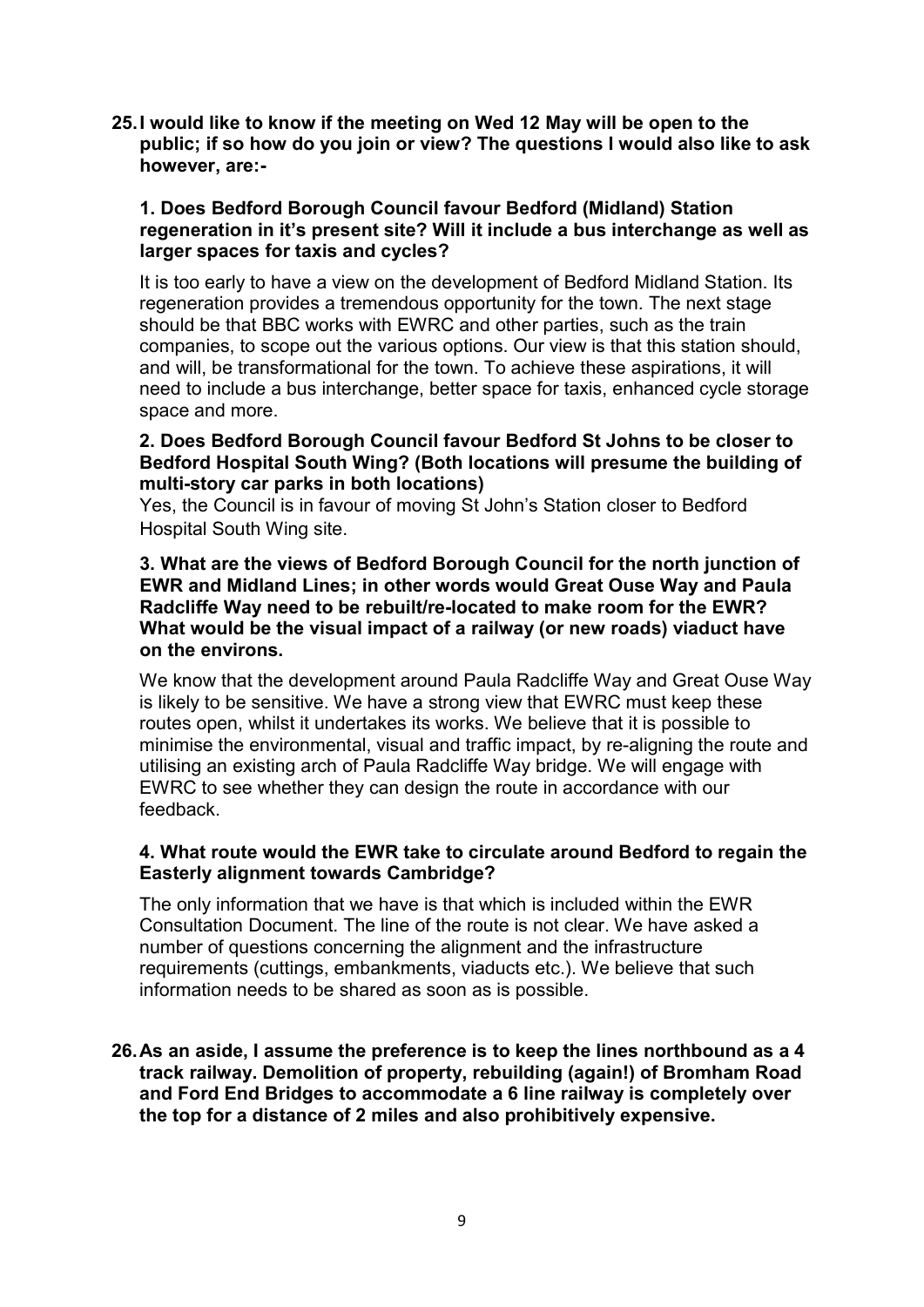Yes. The Council believes that the railway and service can be delivered with the existing four tracks in the area north of Bedford Station and has presented this to EWRC.

# 27.Would an alignment slightly further north, permit the option of Bedford Parkway Station between Clapham and Milton Ernest. This would reduce inbound commuter traffic to the existing Bedford Midland, and do away with the need to rebuild and extend the existing station, The EW line would then stop at Bedford St Johns and Bedford North

 The alignment north of Bedford will not negate the need to rebuild Bedford Midland Station, which must be rebuilt for EWRC to operate services. In addition, the whole principle of the line coming through the town is for the trains to stop there. In respect to a Bedford North Parkway station, the more stations on a line, the longer the journey time, which makes train travel less attractive and less competitive. Whilst a Bedford Parkway station to the north of the town would be attractive, it would introduce a further journey time penalty.

 There is always a balance and a trade-off in respect to the optimum location of railway stations. Out of town stations certainly serve a function in providing access to the railway network without entering the town. A town centre location, though, offers connectivity to the residents of the town. The number of stations along a railway line is limited by cost (they are not cheap to build) but also because of the impact on the timetabling, scheduling and revenue of increasing the number of stations. Each additional station increases journey-time which makes rail travel less competitive than say car travel. Longer journey time reduces the amount of trains that any route can accommodate and also can have an impact on the amount of trains needed on a route, or the number of crew.

 28.Please take my comments below as my response to BBC's request for views to inform their response to the ongoing EWR consultation. I do not agree with the EWR line going through Bedford mainline and out to the North to get to Cambridge. The claimed benefits of EWR going though the centre of Bedford are negligible and do not justify the destruction of the beautiful countryside to the North of Bedford especially given the longer route that would entail and the extensive and expensive engineering works required when a shorter, quicker, flatter, cheaper Southern route is available along an existing transport corridor. My preference is for a southern route option, with a new parkway station to the South of Bedford, either separate to or joined with the new Wixams station. The lack of transparency on this subject to date is outrageous as well as the lack of proper consultation in 2019. I am also appalled by the use of taxpayers money by BBC to skew the position to their own ends by employing consultants to review only certain of the possible routes in order to obtain the outcome desired by BBC. As a Putnoe resident I have concerns we will suffer from disruption through construction in the operational phase of this project with the major roads -in and close to Putnoe - Wentworth Drive, Kimbolton Road, Putnoe Lane being made the designated route for any construction traffic. I am also concerned that we will suffer from noise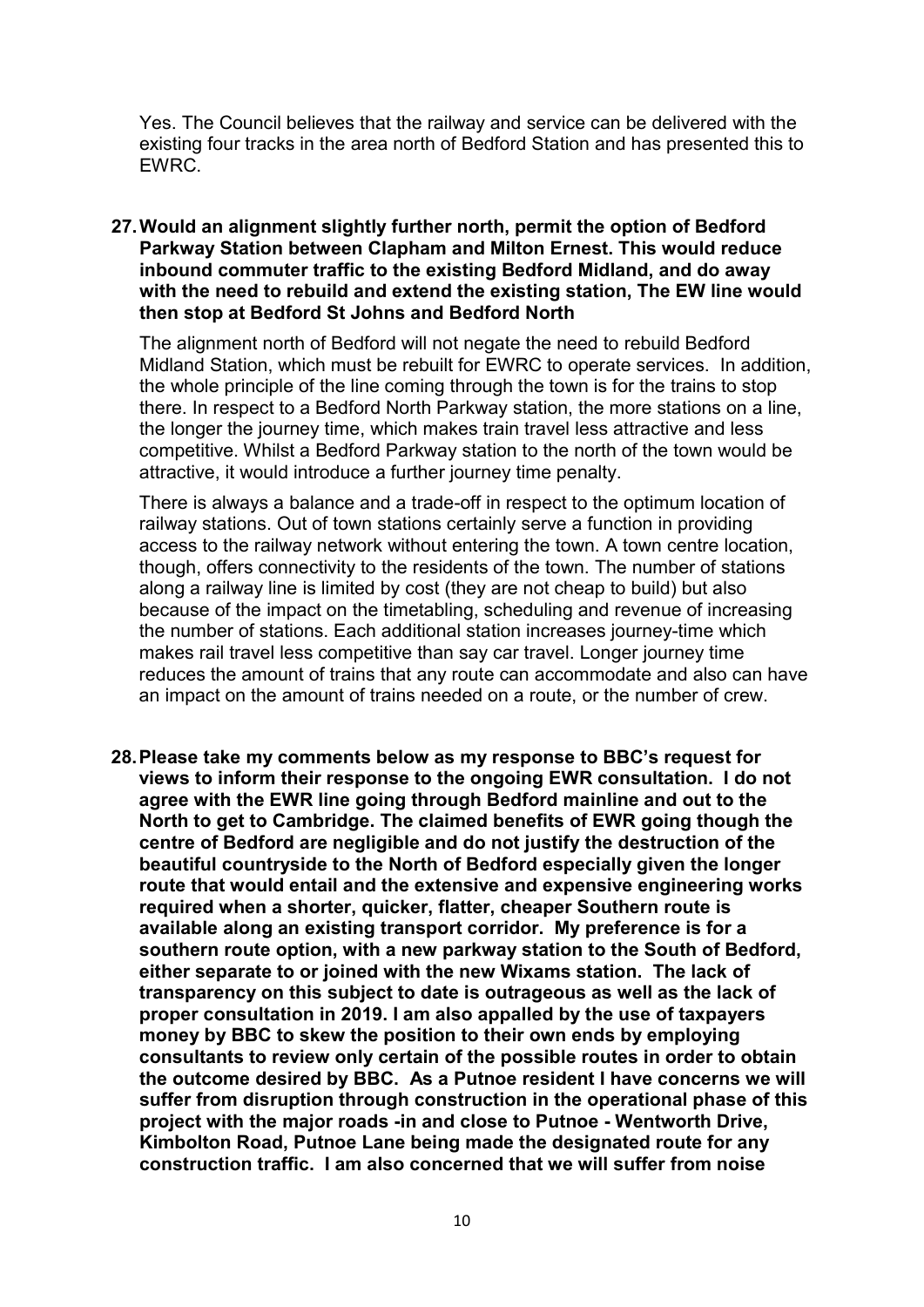pollution and vibrations created by the railway. I feel highly disappointed that there seems to have been no effective attempt to inform your residents about the EWR 2019 consultation which has ended up bringing this line to our front door. Should EWR go ahead along a Northern route, the Mayor and the majority of Borough Councillors should hang their heads in shame.

 EWRC carried out a statutory consultation process on the proposed routes to the east of Bedford in 2019 and the report of the consultation exercise can be found here. BBC responded to this consultation recommending a route through the town. Individuals were free to respond to EWRC in the same way. Irrespective of whether the proposed railway line was to the north or the south of the town there would be impact on the countryside. The impact would have been different depending on the mix of cuttings, embankments, viaducts and tunnels, but there would be an impact nevertheless. The route through Bedford will bring benefits to the town which would not have occurred if the town had been bypassed. We are doing out utmost to ensure that the environmental impact and disruption of construction and operation are minimised.

 BBC responded to this consultation recommending a route through the town. Individuals were free to respond to EWRC in the same way. During the 2019 EWRC consultation, Mayor Dave Hodgson encouraged local residents to take part in the consultation and made the case publicly for a route via Bedford station in a wide range of ways, including:

- Featured articles on his website and restating his position
- Three of his regular email updates, each of which promoted awareness of both the consultation and the Council's support for a route through Bedford **Station**
- Two of his monthly columns in the Bedford Independent, including one shortly before the close of the consultation headlined 'I'm encouraging everyone to have their say on East West Rail'
- Various press Releases
- Numerous social media posts on Twitter and Facebook
- The Council produced a leaflet explaining and promoting a route via Bedford station and encouraging people to take part in the consultation.
- The Council also emailed its Council emailed everyone on its 'Consultations' email list on 25<sup>th</sup> February 2019, to promote the consultation, including a link to it.
- 29.Assuming a northerly route is chosen, is there any way to ensure that preparatory works (maybe bridge abutments and any necessary grading works) are undertaken as part of the major works on the A421/A1/Black Cat roundabout? Given the two years of traffic misery that those works are likely to cause the road network to the east of Bedford, it seems crazy to a short time later have to undertake new viaduct or tunnel works for crossing the A1 that will cause further, possibly unneccesary, chaos and delay due to a lack of joined up thinking and a little planning.

 According to the latest project plans, the A428 Black Cat to Caxton Gibbet Improvement scheme will be under construction for two to three years prior to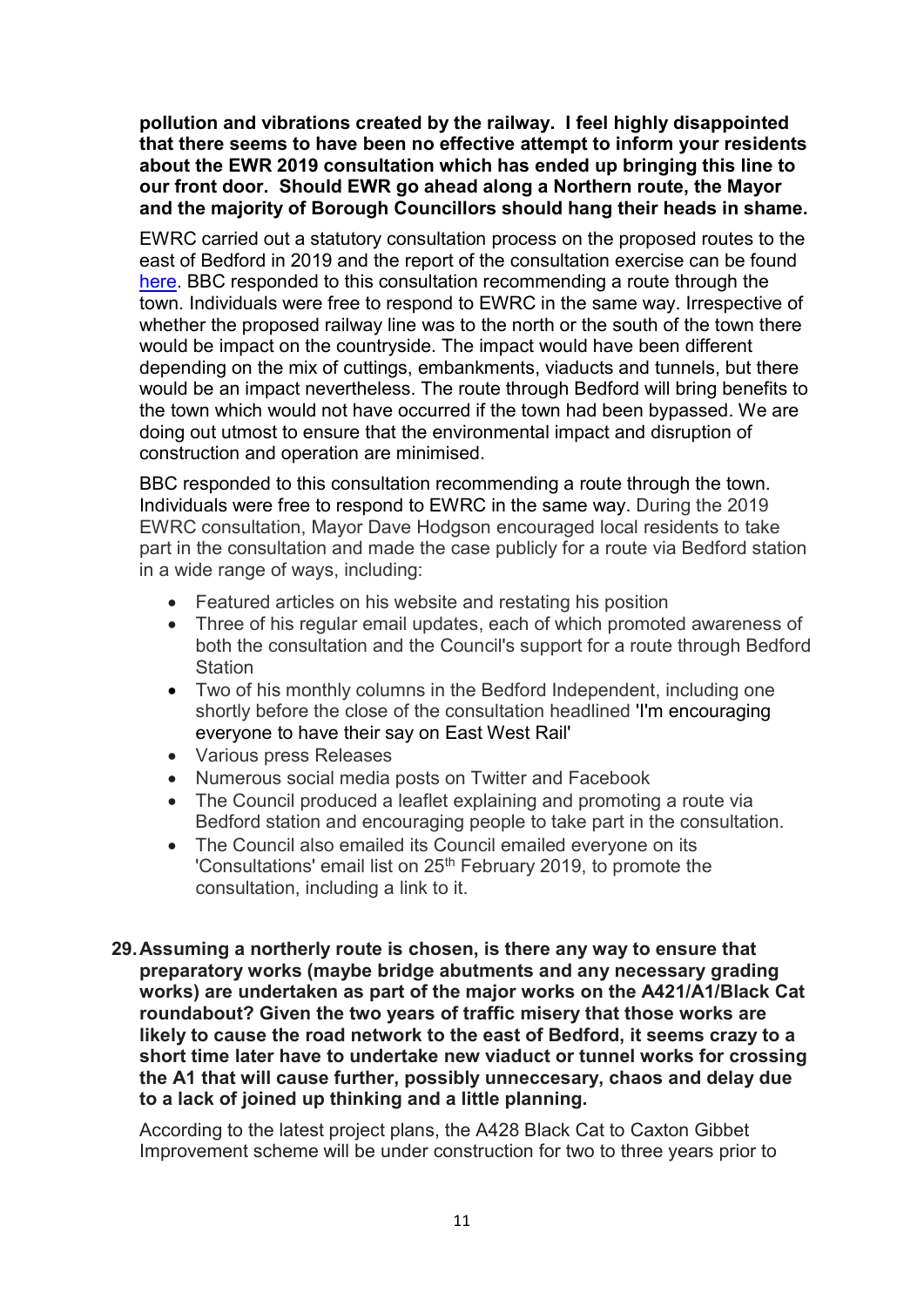opening in 2025/26. We understand that EWRC intend to start running trains along the new EWR line by 2030.

 We are aware that EWRC is talking to Highways England about major structures within the same locality, but until the route of the railway between Bedford and Cambridge is selected and designed, it is difficult to fully integrate the two schemes.

 Both schemes have to provide a full Environmental Impact Assessment in accordance with UK legislation and these will set out the impacts on the built and natural environment, and how they can be mitigated.

# 30.Heard nothing further but, hopefully the council can comment on road, particularly Midland Road/Prebend St improvements that will be allied to a new central station plus funding streams for same.

 Redevelopment of Bedford Midland Station will provide the opportunity to regenerate a wider area than just the station, and BBC is working with EWRC on how to maximise the benefits from the proposals. One of the schemes we are working on with Government and EWRC is a reconfiguration of Prebend Street, but progress is dependent on the detailed design for the alignment of the railway, which is still under consideration.

 The Council submitted a separate bid to central government asking for £6.25M to be allocated to the provision of a top-quality public square outside the new station. We have recently heard that this bid has been successful and we have been awarded 90% of the funding we asked for. At this point, the Council is still considering what this means for the Bedford Midland Station, but please note that this is additional funding specifically for the scheme and is not at the expense of normal Council expenditure.

 31.I am aware of EWR plans to build a new railway line from Oxford to Cambridge, and felt compelled to send my thoughts particularly on the Bedford section in particular, and the line end to end in general. Regarding the entire plan, I have first-hand experience of the change in commute activity following Covid 19 (C-19). Both my daughter and son-in- law commuted into London every day for work. Both were encouraged to work from home throughout the pandemic. As things started to improve in early spring 2021, and after their respective employer noted how their business prospered during the 'work-from-home' phase, both family members have been given the option of working from home post pandemic. They have both accepted.

 I am now retired, but historically I also commuted by train for 30 years. I live close enough to Bedford station to see first-hand that daily demand has dropped off significantly since C-19. It will of course recover in part, but as my own family experiences indicate, long distance rail travel is no longer a necessity for many. Demand patterns have changed since your consultation data was captured. Many things will no longer be the same post C-19, but work locations is one of the most material as companies see opportunities to reduce costs and yet maintain services.